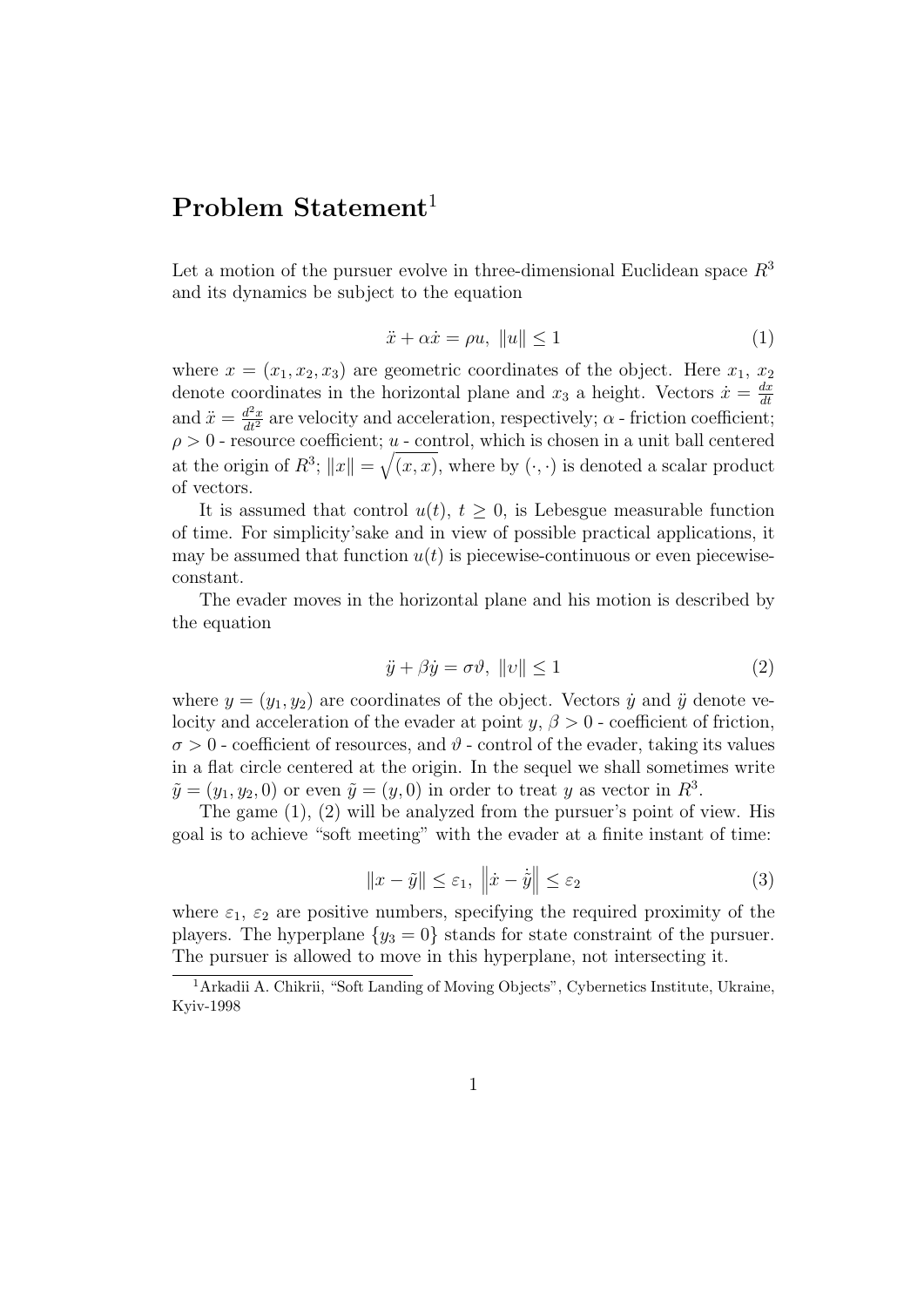Without loss of generality, the initial state of the pursuer is assumed to lie in the upper halfspace, that is  $x_3^0 = x_3(0) > 0$ .

To simplify the treatment, we set  $\varepsilon_1 = \varepsilon_2 = 0$ , that is we shall study the precise "soft landing". Note, that it is easy to pass from this problem to the problem (1)-(3) and the solution of problem (1)-(3) immediately follows from the solution of problem on precise "soft landing".

For the sake of convenience, let us reduce the second order system (1), (2) to a system of first order but yet of larger dimension with the help of introduction of new variables

$$
z_1 = x, \ z_2 = \dot{x}, \ z_3 = \tilde{y}, \ z_4 = \dot{\tilde{y}}
$$

Differentiating the above equalities in time and taking into account the equations  $(1)$ ,  $(2)$  we obtain an equivalent system

$$
\begin{aligned}\n\dot{z}_1 &= z_2\\ \n\dot{z}_2 &= -\alpha z_2 + \rho u\\ \n\dot{z}_3 &= z_4\\ \n\dot{z}_4 &= -\beta z_4 + \sigma \vartheta\n\end{aligned} \tag{4}
$$

In the strict sense (4) is a system of  $12^{th}$  order, but, in fact, only of  $10^{th}$ , since although vectors  $z_1$ ,  $z_2$ ,  $z_3$ ,  $z_4$  are three-dimensional,  $z_3$  and  $z_4$  have zero third components.

Thus, the pursuer strives to bring a trajectory of system (4) to a linear subspace

$$
M_0: z_1 = z_3, z_2 = z_4 \tag{5}
$$

or to a certain its neighbourhood for any admissible counteraction of the evader. In order to formulate the problem (4), (5) in a more general form and to develop a general approach for solution of the linear game problem we shall present the motion of a conflict-controlled process in the form

$$
\dot{z} = Az + u - \vartheta, \ u \in U, \ \vartheta \in V, \ z \in R^n \tag{6}
$$

where  $A$  is a square matrix of order  $n, U, V$  are nonempty compacts, and the terminal set is a cylindrical set

$$
M^* = M_0 + M \tag{7}
$$